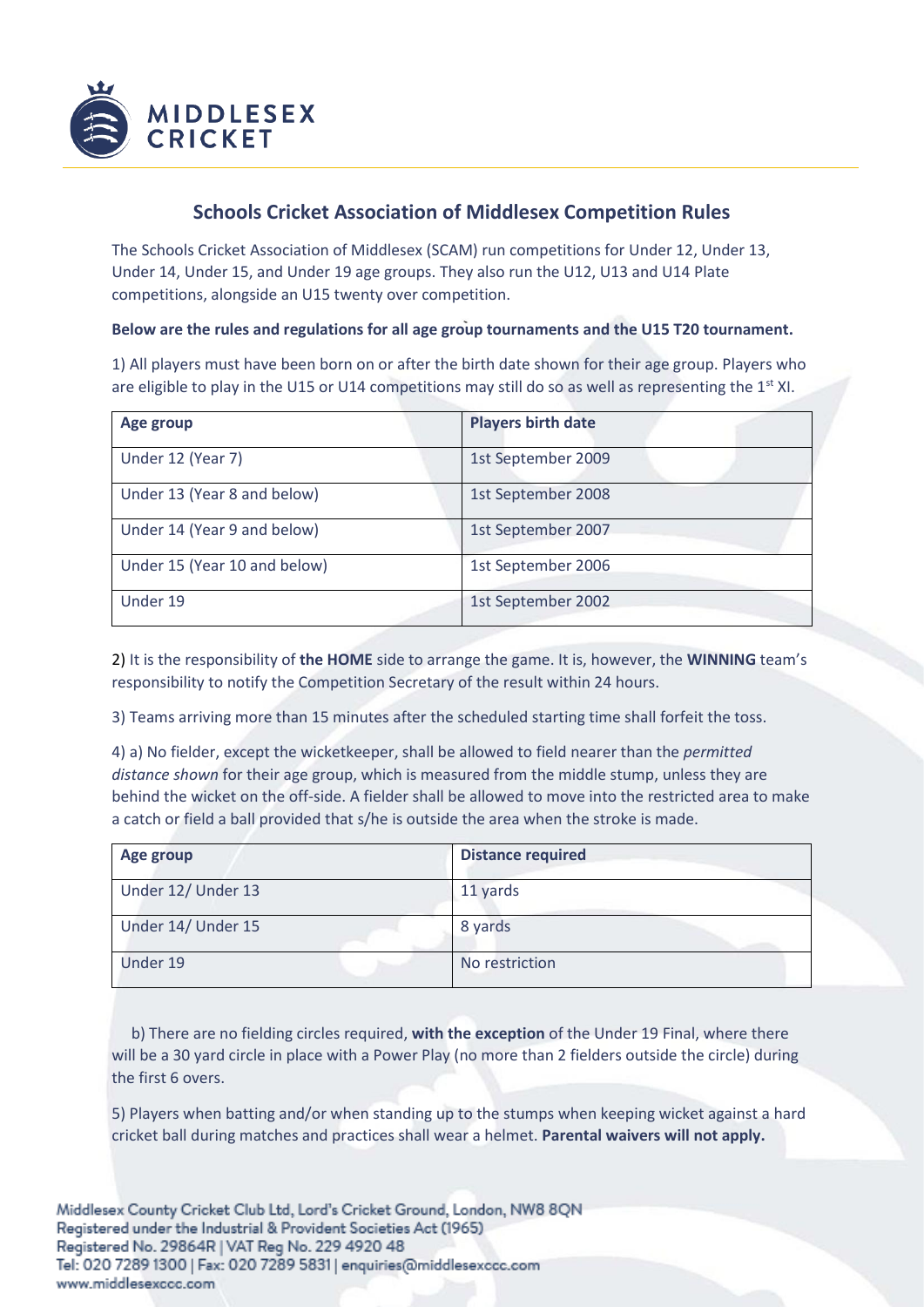

6) U12/13: Providing **both managers agree**, all wides and no balls shall count two runs plus any other runs scored with no extra balls; except in the last of the allotted overs when a no ball or wide counts one plus any other runs scored and an extra ball is bowled. The default position will be according to the laws of cricket i.e. as previously.

7) U12/U13/U14: Providing **both managers agree**, each team shall have the option of using 12 players. No more than 11 players can bat or be on the field at any one time. However, once a player has taken the field s/he can take a full part in the match. Players off the field shall be rotated regularly unless injured. The default position will be according to the laws of cricket with a 12<sup>th</sup> man allowed to field but not bowl i.e. as previously.

8) The Laws of Cricket will apply including the size of bat, ball and wicket and length of pitch with the following exceptions:

a) The length of each innings in the rounds up to the semi-finals in the U12, U13, U14 and U15 main competitions shall be 20/25/30 overs (fewer than 20 overs may be played with the mutual agreement of both managers). The Plate competitions, U15 T20 and U19 competitions are 20 overs throughout the competition. Each side must face one quarter of their innings to constitute a match. The length of the Finals will be:

| Age group                       | <b>Final match length</b> |
|---------------------------------|---------------------------|
| Under 12                        | 30 overs                  |
| Under 12 Plate                  | 20 overs                  |
| Under 13                        | 30 overs                  |
| Under 13 Plate                  | 20 overs                  |
| Under 14                        | 40 overs                  |
| Under 14 Plate                  | 20 overs                  |
| <b>Under 15 Rawlings Trophy</b> | 40 overs                  |
| <b>Under 15 T20</b>             | 20 overs                  |
| Under 19                        | 20 overs                  |

b) No player may bowl more than 4 overs in a 20 over match, 5 in a 25 over match, 6 in a 30 over match, or 8 in a 40 over match (reduced proportionately for reduced over matches).

c) If a player breaks down, the remaining balls will be bowled by another bowler. Such part of an over will count as a full over when working out each bowler's limit.

d) The side which scores the most runs shall be the winner.

e) If the scores are level, the side which has lost fewer wickets shall be the winner.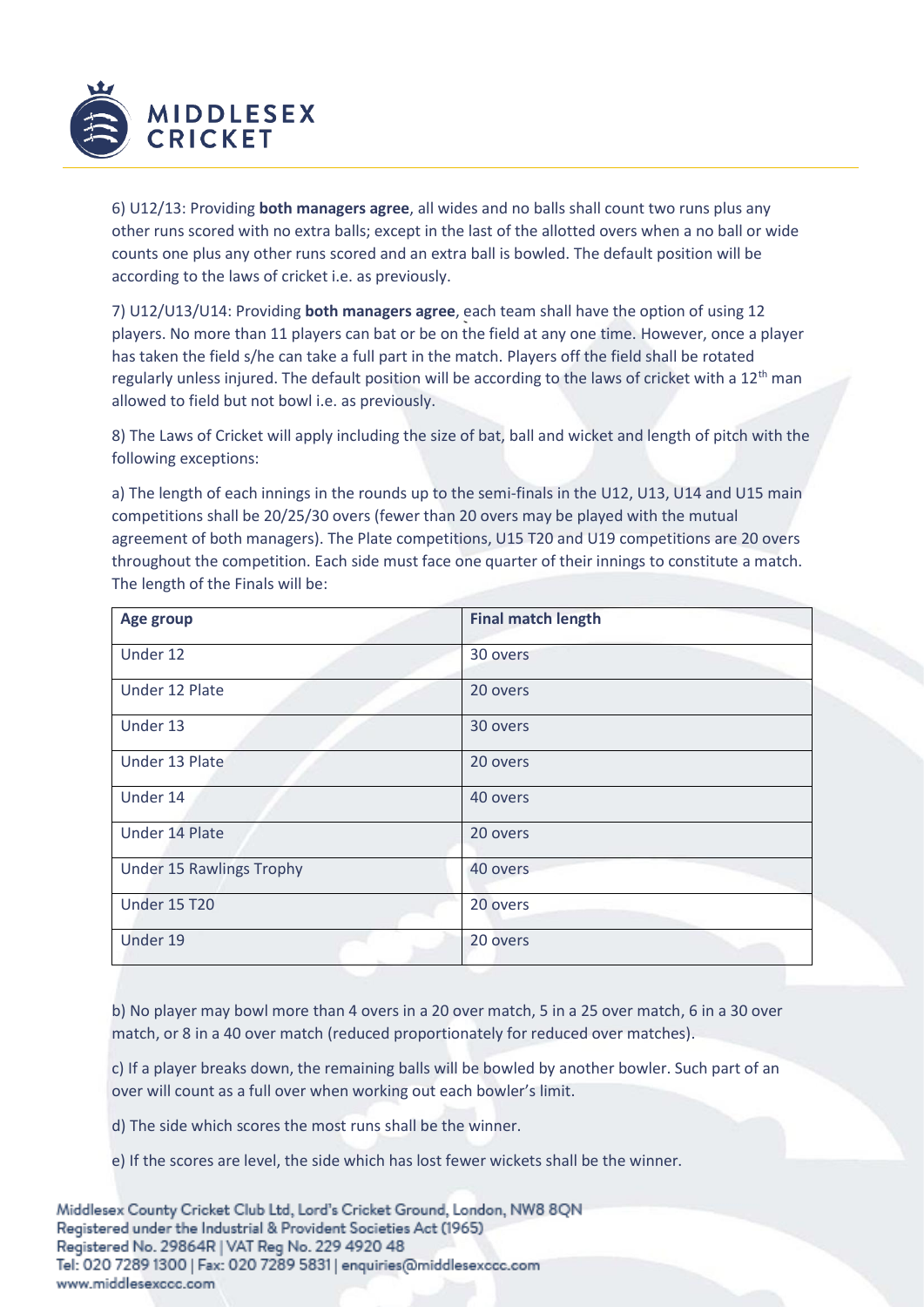

f) If the scores continue level, the winners shall be the side, in order:

- 1) Which has the higher scoring rate (runs/overs) over the first 10 overs of its innings.
- 2) Which loses the least number of wickets in the first 10 overs of its innings.
- 3) A bowl out
- 4) A toss of a coin by the captains will be a last option

g) In a match abandoned or cancelled because of weather conditions, the winner shall be the side scoring most runs in the first 10 overs of the innings, or 9,8,7,6, down to 5. Overs will be reduced at the rate of one per 3.75 minutes. Each side must face one quarter of their innings to constitute a match.

h) The weight of the ball in each match will be:

| Age group          | <b>Ball weight</b> |
|--------------------|--------------------|
| Under 12/ Under 13 | $41/20z$ .         |
| Under 14           | $43/4$ oz.         |
| Under 15/ Under 19 | $51/20z$ .         |

i) A new ball will be provided for each innings

j) The length of the pitch in each match will be:

| Age group                    | <b>Pitch length</b> |
|------------------------------|---------------------|
| Under 12/ Under 13           | 19 yards            |
| Under 14/ Under 15/ Under 19 | 22 yards            |

k) Timed Out: the incoming batsman must be in position to take guard within one minute and thirty seconds of the fall of the previous wicket.

9) Please keep these rules in mind when recording the score. The umpires shall keep a record of the score and overs bowled and shall ensure the scoreboard is kept up to date. The umpires' decisions are final.

10) Advice, coaching or field placing should not be offered during play by team managers, parents, or any other off-field personnel.

11) If the Competition Secretary has not received the result of a match within 24 hours of the date for completion of the round, he will assume the match has not been played and both teams may be eliminated.